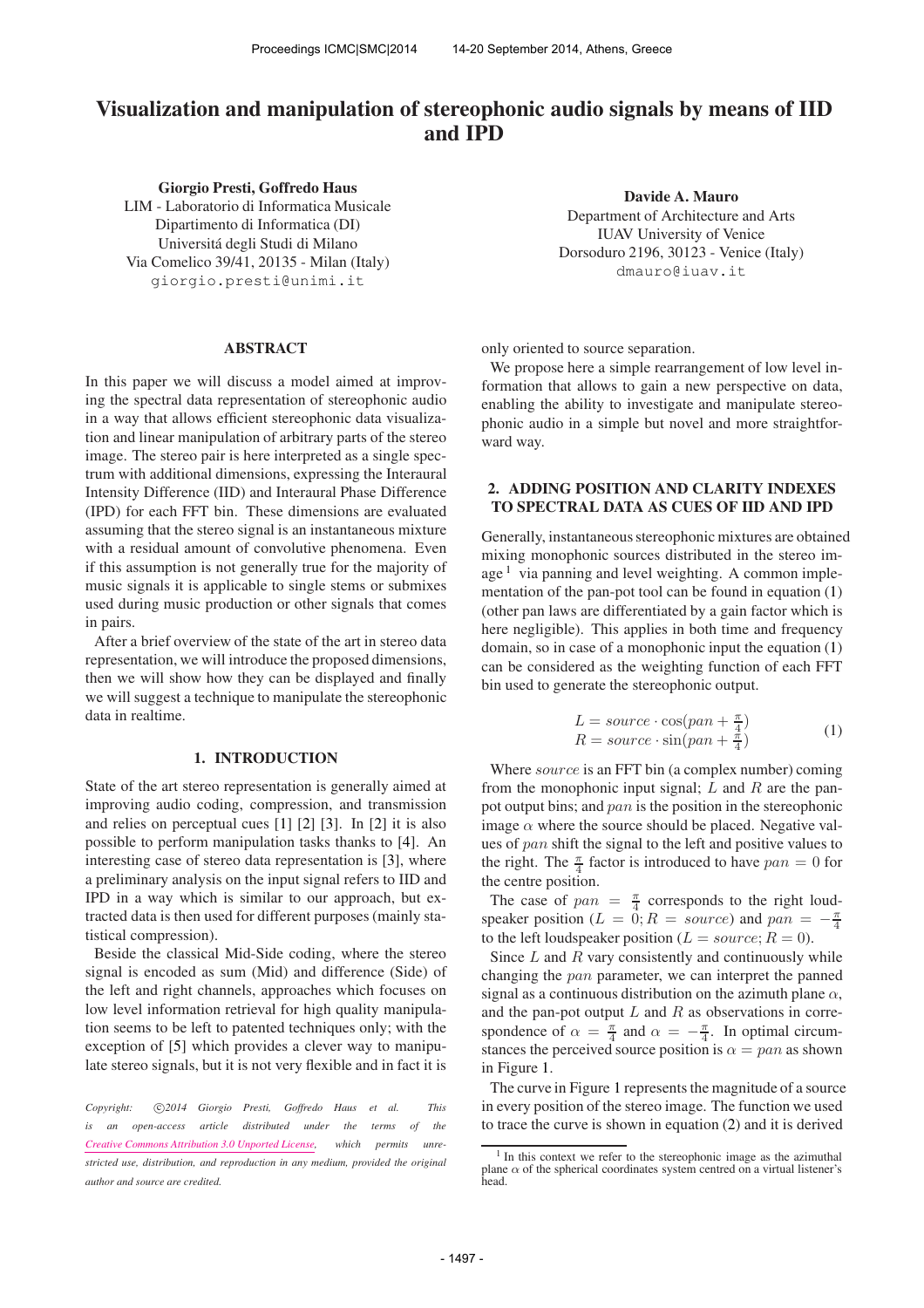

Figure 1. Magnitude of a single *source* bin as function of the azimuth: The curve has been interpolated by the values of  $L$  and  $R$ , which are thought as two observations of a continuum in the stereo image. In this case source  $= 1$ ,  $pan = 0$  and  $IPD = 0$ 

from the interpolation of the complex values  $L$  and  $R$  obtained with equation (1).

$$
Mag_{LR}(\alpha) = \frac{1}{\sqrt{2}}[(|S|\sin \alpha + |M|\cos \alpha)^{2} + |M||S|\sin(2\alpha) \cdot (\cos \Delta \varphi_{MS} - 1)]^{\frac{1}{2}}
$$
(2)

Where  $M = R + L$ ,  $S = R - L$  and  $\Delta \varphi_{MS}$  is the phase difference between  $M$  and  $S$  bins. This function has a periodicity of  $\pi$  and peaks in correspondence of an angle  $\sigma$  with a value equal to the *source* bin magnitude. We can infer  $\sigma$  by finding the zeroes of the  $\alpha$  derivative of equation (2). The resulting function is shown in equation (3):

$$
\sigma = \frac{1}{2} \arctan \frac{2|S||M| \cdot \cos(\Delta\varphi_{MS})}{|M|^2 - |S|^2} \tag{3}
$$

Now, every pair of  $L$ ,  $R$  bins can be described as a single point in the azimuth plane at an angle  $\sigma$  and magnitude  $Mag_{LR}(\sigma)$ . In case the assumptions are fulfilled L and  $R$  are in phase and equation (2) gives consistent results  $(Mag<sub>LR</sub>(\sigma) = |source|$  and  $\sigma = pan)$ . Valid results are also provided in the case that  $L$  and  $R$  are in anti-phase, since equation (1) consider  $pan = \frac{\pi}{2}$  as a legitimate pan position which generates anti-phase  $L$  and  $R$  as output.

In case of different sources, with overlapping harmonics or convolutive phenomena, a significative phase difference between  $L$  and  $R$  can occur. In this case equations (2) and (3) provides ambiguous results, as shown in Figure 2.

This happens when differences in phase are close to  $\frac{\pi}{2}$ . In this case  $L$  and  $R$  have minimum absolute correlation and the signal can be thought as equally distributed in the azimuth plane.

With equation (4) we introduce a clarity parameter C which describes the conformity to the assumptions, the accuracy of  $\sigma$  evaluation, and the spread of the signal along the azimuth plane:



Figure 2. Here  $IPD$  is very close to  $\frac{\pi}{2}$ , indicating a frequency widely diffused in the stereo image. In this case inaccurate results in the computation of  $\sigma$  can occur.

$$
C = \frac{1}{2} [\cos(2\Delta\varphi_{LR}) + 1] \tag{4}
$$

C will approach the value 0 for phase differences of  $\frac{\pi}{2}$ (which indicates a diffuse sound), and 1 for phase differences of  $k\pi$  (which indicates a strongly localized sound). Please note that in equation (4) we used the phase difference between  $L$  and  $R$ , and not the difference between  $M$ and S as in the previous equations.

Since every function described above depends on the FFT, it is very important to choose an appropriate FFT frame size. From a preliminary study we found that windows smaller than 1024 samples at 44.1 kHz result in a overall fall of the C value due to the loss of frequency resolution, which causes harmonics of distinct sources to be merged in a single bin. Similarly, windows bigger than 4096 samples introduce the risk of merging sources which are separated in the time domain and reduces the ability to track sources with pan-pot automations. Ultimately we found that frame sizes of 2048 samples can handle the majority of the tested material.

#### 3. DATA VISUALIZATION

When considering the sonogram of a stereophonic signal, a naive approach is to display the sonogram of the sum of the channels. In this way those components which are not in phase are cancelled from the plot. So, a more refined way to mix the spectra is to sum only the magnitude after the FFT process. Anyhow, in the classic  $L + R$  sonogram, no information about the relations between the channels is presented. At the same time, the display of two separate sonograms for the inspected channels is not really easy to interpret and introduces a lot of redundancy.

This lead us to render a new kind of sonogram (see Figure 3), which encodes  $Mag_{LR}(\sigma)$  with *brightness*,  $\sigma$  with *hue* and C with saturation. This method reduces the redundancy of having two separate sonograms and highlights the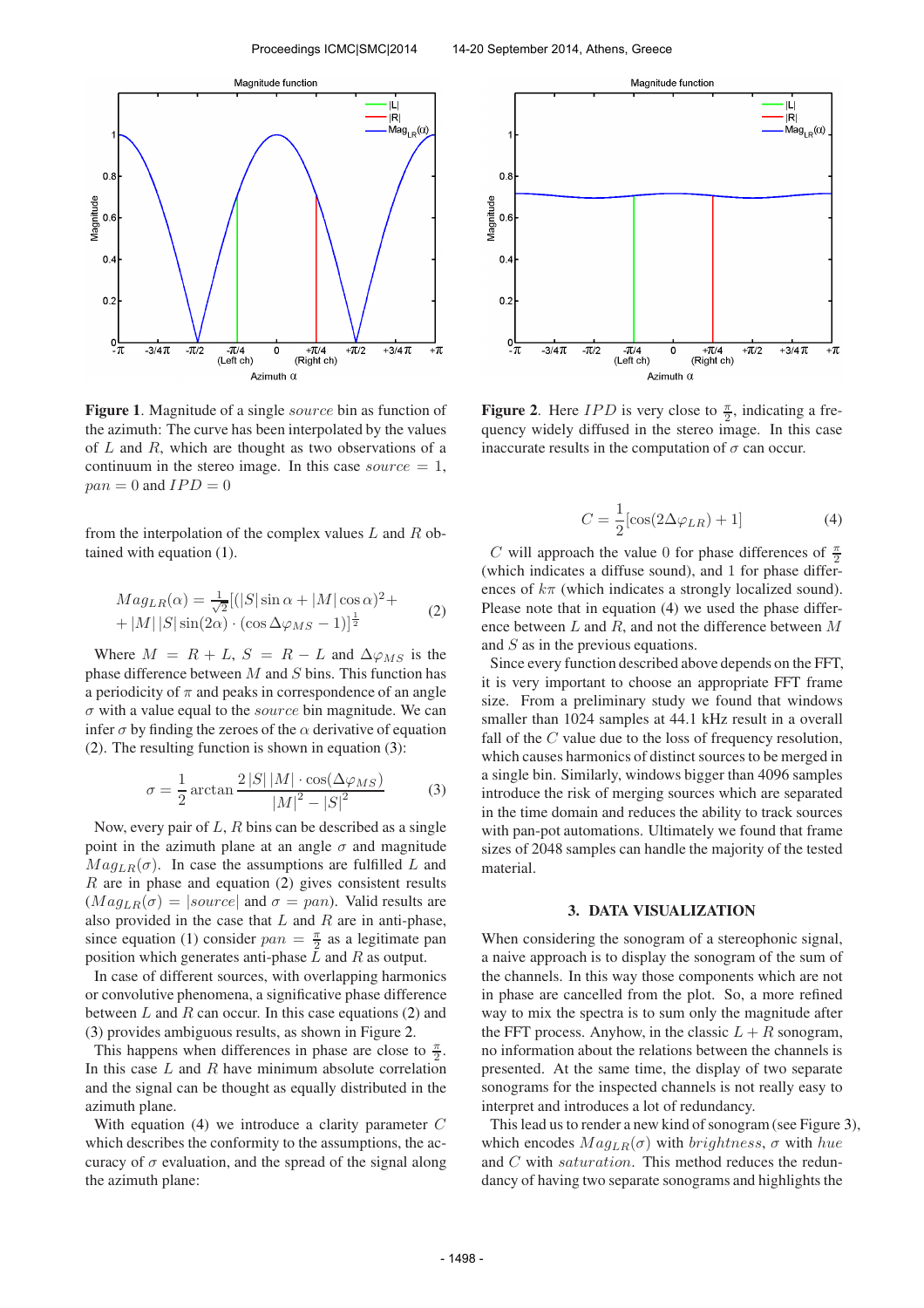differences of the channels, without discarding any binaural information. Moreover low-level visual cues such as brightness, hue and saturation are processed by our brain faster than the pattern recognition task needed to compare two separate sonograms [6].

For example, if a colourful image appears like in Figure 3 (left), it means that the observed signal fully satisfies the assumptions and sources are easily identifiable in the sonogram. If a greyscale image appears, like in Figure 3 (right), it means that the spectrum is very diffused in the stereo image and the channels have a very low absolute correlation.

This two samples were chosen to represent a well fitting dataset (in case of Coltrane's "In a sentimental mood" excerpt) and a very bad fitting dataset (in the Grieg's "Morning mood" excerpt).

This kind of sonogram helps interpreting the stereo image more as a continuum than a discrete set of channels, and packs a wide range of information in a compact area, letting the user recognize the signal properties at a glance. On the other hand, the subjective visual brightness of different colours could reduce the perception accuracy of the components loudness, but this issue is not critical, since precise loudness measurements are more affordable in the classical 2D spectrum magnitude profile plot.

Other information can be collected and plotted from the proposed space, like the dispersion of bins in the stereo image. However plotting the mere distribution of bins  $\sigma$ can produce misleading graphs, because bins with different magnitude have the same influence on the graph. Also the simple  $Mag_{LR}(\sigma)$  weighting can be misleading, because bins with  $C = 0$  are placed at an angle  $\sigma$  which is very likely incorrect. So, to plot the bins dispersion in the stereo image, we decided to use the product of  $Mag_{LR}(\sigma) * C$ to obtain a plot which weights more the bins fitting the assumptions than the unfitting ones.

Figure 4 presents the distribution of  $Mag_{LR}(\sigma) * C$  over the azimuth-frequency plane, while Figure 5 presents the distribution of the same product over the azimuth-time plane. These plots can give hints about the stereophonic balance along time and frequency. The first sample is easily interpretable, but also the second sample reveals patterns in the data distribution (like the clear bias towards the left channel).

Figure 6 shows the overall  $Mag_{LR}(\sigma) * C$  accumulation over the stereo image (this plot is similar to the one introduced by [5]). Since the distribution is weighted by the factor C, the range of the plots can give hints about the general fitness of the data to the assumptions: the left sample of Figure 6 have a peak over 0.4, while the right sample peaks under 0.08. This difference reflects the fitness to the assumptions of the two samples. (input data has been normalized to keep the excerpts comparable).

## 4. DATA MANIPULATION

 $Mag_{LR}(\alpha)$ ,  $\sigma$  and C functions can be exploited to perform two different kinds of data manipulation: Spectral masking and Azimuth resampling.

Spectral masking is a simple way to control the level of specific components of the stereo image using  $\sigma$  as key to

mask parts of the spectrum. This can be useful in mastering, restoration, and noise suppression processes. Also C can be used to generate masks useful to split the instantaneous components of the mix from the convolutive or overlapping components.

Please note that spectral masking with  $\sigma$  as key is similar to the process presented by [5] where phase cancellation and gain scaling are exploited in the frequency domain to seek and separate sources across the azimuth plane. By using masking instead of resynthesis we are able to obtain a linear deconstruction of the input, which is not true in the case of the resynthesis technique used by [5].

Azimuth resampling is a resynthesis process which relays on the  $Mag_{LR}(\alpha)$  function to rotate the listening space or generate virtual listening points. Rotation is made choosing any  $\alpha$  and  $\alpha + \frac{\pi}{2}$  to create new output channels. Similarly, virtual listening points can be rendered from the stereo input choosing any  $\alpha$  as argument for the magnitude function (see equation (5), where  $\beta$  and  $\gamma$  are the new listening positions). For example it is possible to generate multichannel audio from a stereo track interrogating  $Mag_{LR}(\alpha)$  in more than two points.

$$
|_{new}L| = Mag_{LR}(\beta)
$$
  
\n
$$
|_{new}R| = Mag_{LR}(\gamma)
$$
 (5)

If  $\beta$  and  $\gamma$  are close to  $\pm \frac{\pi}{4}$  the output can be resynthesized with the same bin phase of L and R. Otherwise, for  $\beta$  and  $\gamma$  closer to  $k\frac{\pi}{2}$ , the phase of M and S can be used (since those positions of the azimuth corresponds to the  $Mid$  and Side components of the stereo image).

The two aforementioned techniques can be combined to perform selective phase correction along the spectrum, or can be used to create special spatialization effects.

To listen to some examples and to see other minor plots browse http://www.lim.di.unimi.it/stereocode

#### 5. CONCLUSIONS

We presented a model that can improve realtime stereophonic data visualization and permits spectral transformations in specific stereo coordinates. In the proposed space it is possible to investigate and manipulate the frequency distribution along the stereo image and render different perspectives of the input space.

This technique is easy to implement and can be used in spatialization, mastering and restoration tasks, but also provides a general purpose data structure that can be used to improve existing algorithms, such as [5] or other stereodependent algorithms.

Beside the data visualization tasks, this technique can be exploited to perform phase correction, spatialization, stereo-localized equalization and dynamic processing and noise reduction.

Future works will also take in account ITD (interaural time difference) to extend the algorithm to convolutive mixtures.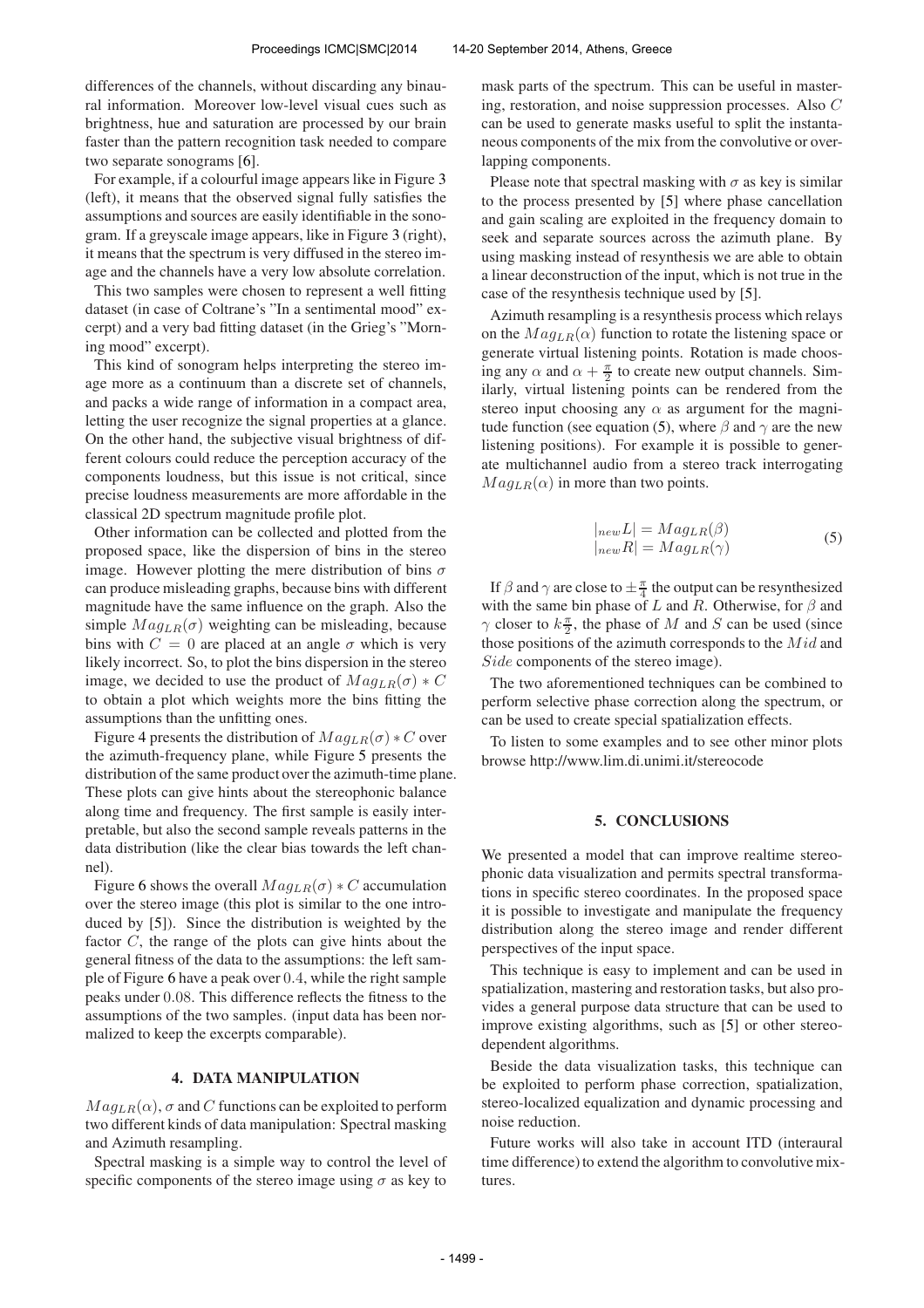

Figure 3. Sonogram with colour-coded binaural data: Brightness is related to magnitude, hue to IID and saturation is a function of IPD. (Left) Coltrane's "In a sentimental mood" excerpt: in this example it is possible to spot sax (blue), piano (cyan), drums and bass (different shades of green). (Right) Grieg's "Morning mood" excerpt: in this example sources are not clearly visible, due to reverberation, ITD and sources overlapping.



Figure 4. Projection of clarity-weighted magnitude over azimuth-frequency plane. (left) Coltrane's "In a sentimental mood" excerpt: here the spectrum occupied by each source is clearly visible. (right) Grieg's "Morning mood" excerpt: the only visible pattern here is an overall bias towards the left and a higher concentration of high frequencies always on the left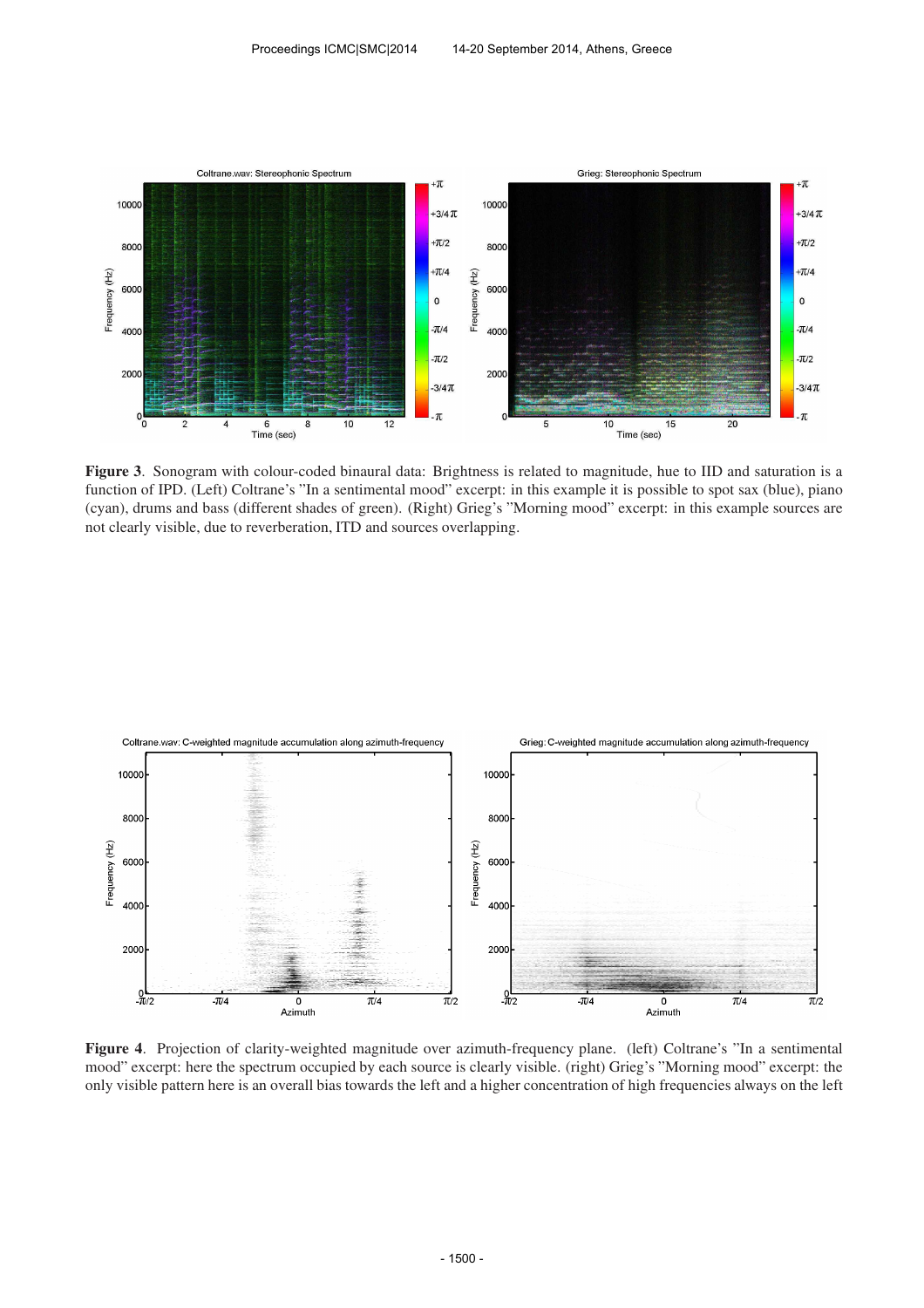

Figure 5. Projection of clarity-weighted magnitude over azimuth-time plane. (left) Coltrane's "In a sentimental mood" excerpt: in this plot it is possible to localize sources in time. (right) Grieg's "Morning mood" excerpt: from this plot it is possible to tell when the overall balance bias occurs



Figure 6. Distribution of clarity-weighted magnitude in the stereo image. (left) Coltrane's "In a sentimental mood" excerpt: in this plot it is possible to count the number of sources panned in the stereo image. (right) Grieg's "Morning mood" excerpt: the peak of this graph suggests an overall lack of clarity C.